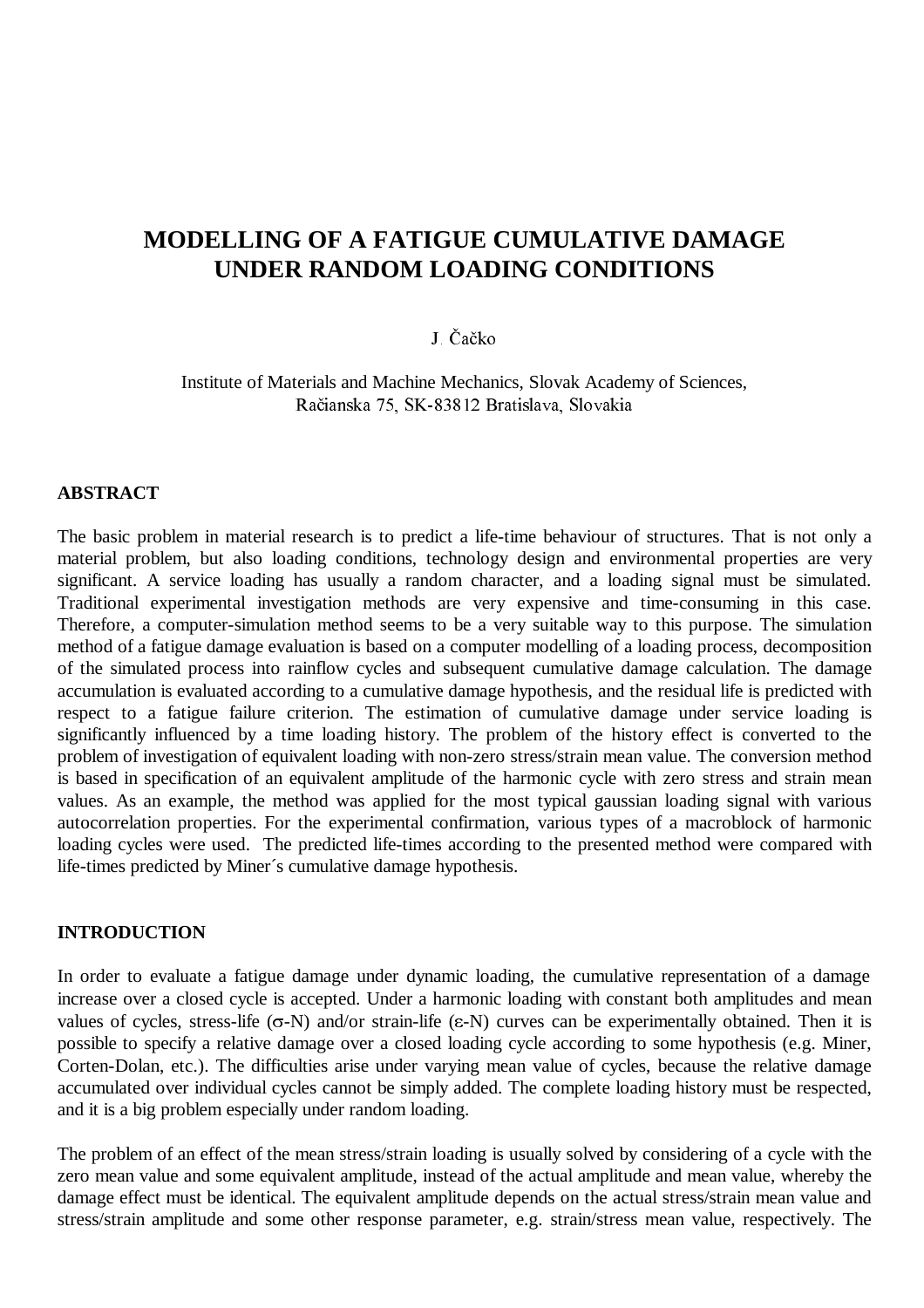serious difficulty is that we must know the complete time loading history until the actual loading cycle. Therefore, a new approach in order to suitably interpret the loading history has been created.

Knowledge of a fatigue damaging process is a necessary condition for an optimum structure design and for effective production with respect to material and energy saving. Especially, CAD and CAE technologies are very successful because they are by far more quick and less expensive in comparison with traditional theoretical and experimental methods. Moreover, an analytical solution is usually not possible regarding to a stochastic nature of a service loading.

For the optimum structure design, it is very important to estimate an elapsed time and/or number of cycles to failure. Because there is no deterministic principle to describe a cumulative damage mechanics in a material unambiguously, especially under stochastic loading, we must use some of cumulative hypotheses and failure criteria. The hypotheses should follow a physical nature of the cumulative mechanics in a material but they are usually originated according to experimental experience and practice.

#### **CUMULATIVE DAMAGE FUNCTION**

Hypotheses of a cumulative damage are usually based on a decomposition of a harmonic loading signal and proceed from the basic Wöhler's curve for the given stress ratio  $R : \sigma_a^q N_f(\sigma_a) = A$ , where  $\sigma_a$  is the amplitude of a stress cycle,  $N_f(\sigma_a)$  is the number of cycles to failure with the given mean stress  $\sigma_m$  and the stress amplitude  $\sigma_a$ , and *A*, *q* are material parameters of the Wöhler's curve. Then we can introduce a cumulative damage function which evaluates an accumulated damage in a material after application of *N* closed loading cycles. The function can be analytically expressed as follows [1]

$$
D(N) = \sum_{i=1}^{n} k(\sigma_{a_i}) \left( \frac{N(\sigma_{a_i})}{N_f(\sigma_{a_i})} \right)^{l(\sigma_{a_i})}; \quad N(\sigma_{a_i}) < N_f(\sigma_i), \tag{1}
$$

where n is a number of stress levels,  $N(\sigma_{a_i})$  is a number of applied cycles with the amplitude  $\sigma_{a_i}$ , whereby  $N = \sum_{i=1}^{n} N(\sigma_{a_i})$  $=\sum^{n} N(\sigma_{a_i})$  $\int_{1}^{1} N(\sigma_{a_i})$  is the total number of cycles and  $k(\sigma_{a_i})$ ,  $l(\sigma_{a_i})$  are some parameters whose are dependent on material properties and a loading nature.

The number of cycles to fracture with the amplitude  $\sigma_{\alpha}$  can be expressed according to the Wöhler's curve in the form:  $N_f(\sigma_{a_i}) = N_0 \left( \frac{\sigma_c}{\sigma_{a_i}} \right)$ *q*  $\left(\sigma_{a_i}\right) = N_0 \left(\frac{\sigma}{\sigma}\right)$ *i*  $\overline{\phantom{a}}$ ·  $\sqrt{\frac{0}{\sigma_{a}}}\int$ , where  $\sigma_{\rm C}$  is the endurance limit and  $N_0 = N_f(\sigma_c)$  is the corresponding number of cycles to fracture for the endurance limit. After substituting into Eqn. 1, we get

$$
D(N) = \sum_{i=1}^{n} k(\sigma_{a_i}) \left[ \frac{N(\sigma_{a_i})}{N_0} \left( \frac{\sigma_{a_i}}{\sigma_c} \right)^q \right]^{l(\sigma_{a_i})}.
$$
 (2)

Supposing a long-time process, we can identify an occurrence probability of cycles with the stress amplitude  $\sigma_a$  as  $p(\sigma_a) = \frac{N(\sigma_a)}{N}$  $^{a)}$ <sup>-</sup> N  $\sigma_a$ ) =  $\frac{N(\sigma_a)}{N}$ . Substituting into Eqn. 2, it follows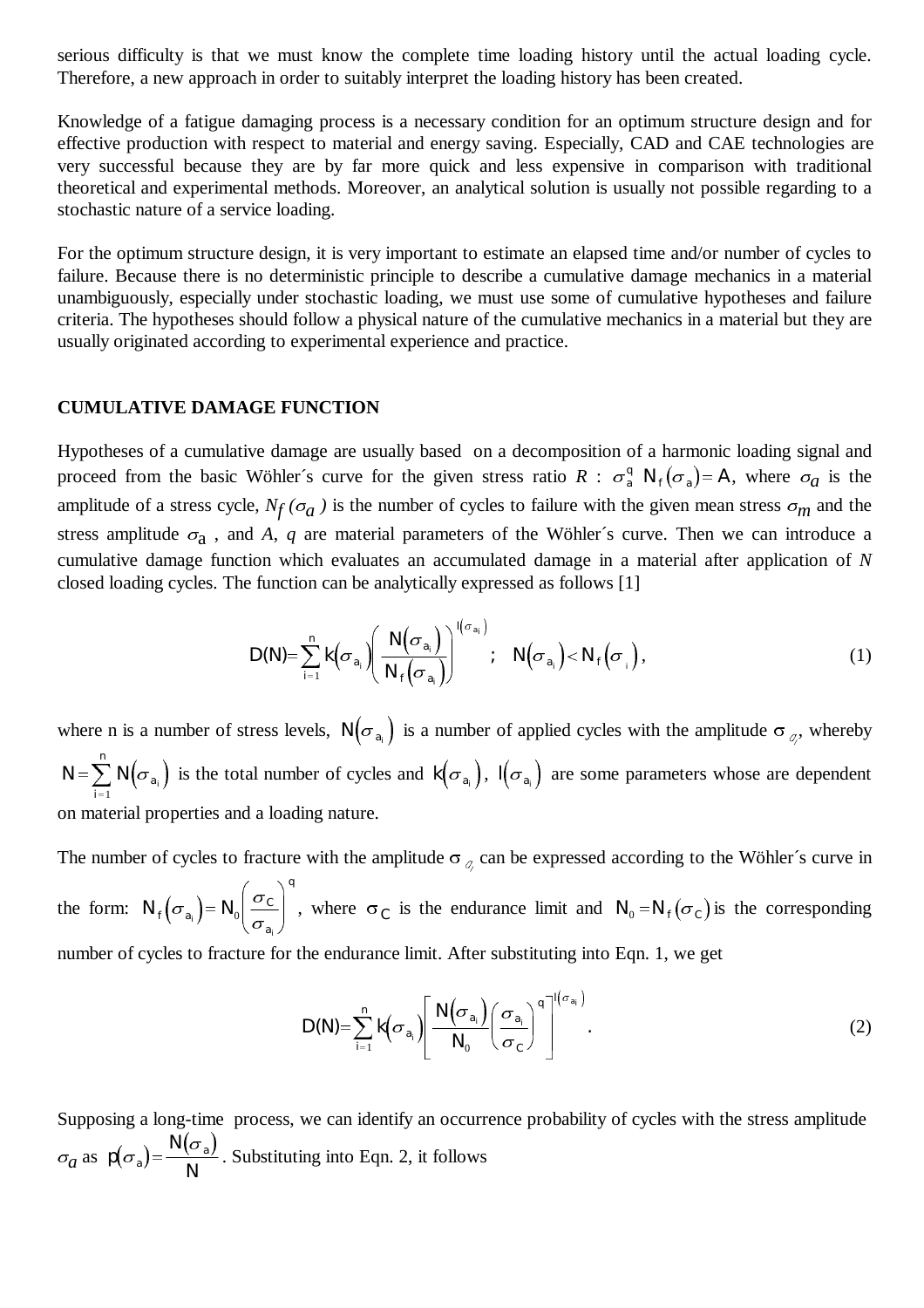$$
D(N) = \sum_{i=1}^{n} k(\sigma_{a_i}) \left[ \frac{N}{N_0} p(\sigma_{a_i}) \left( \frac{\sigma_{a_i}}{\sigma_c} \right)^q \right]^{l(\sigma_{a_i})}.
$$
 (3)

According to an experience which has been confirmed by numerous experiments, the coefficient  $l(\sigma_q)$  can be expected for most of used materials as  $I(\sigma_{a_{ii}}) \approx 1$  for all amplitudes. Moreover, the dependence of the coefficient  $k(\sigma_{a_i})$  on amplitudes seems to be usually negligible, therefore  $k(\sigma_{a_i})$  can be substituted by some constant *k* (e.g. for the well-known Miner's rule  $k=1$ ). That makes for widely used linear cumulative hypotheses, and Eqn. 3 can be simplified as

$$
D(N) = \sum_{i=1}^{n} \frac{k N}{N_0} p(\sigma_{a_i}) \left(\frac{\sigma_{a_i}}{\sigma_c}\right)^q.
$$
 (4)

The probability  $p(\sigma_{a_i})$  can be formally rewritten as  $p\left(\frac{\sigma_{a_i}}{\sigma_c}\right)$  $\sigma_{a_i}$  $\sigma$ §  $\setminus$  $\left(\begin{array}{c}\sigma_{_{\boldsymbol{a}_i}}\ \hline \end{array}\right)$ ¹ , and the non-dimensional parameter  $\xi$  $=\frac{\sigma_{a_i}}{\sigma_{\ell}}$ can be introduced. In the case of a very long-time loading process and at the same time for a great number *n*, the amplitudes of closed cycles can be considered as a continuously distributed variable with the frequency probability density function  $f(\sigma_a)$ , respectively  $\ell \xi$  in the non-dimensional representation. The range of permissible  $\xi$  is from zero to  $\frac{\partial \mathcal{L}}{\partial \mathcal{L}}$ , where  $R_m$  is the ultimate strength. Then, it follows

$$
D(N) = \int_{0}^{\frac{R_m}{\sigma_c}} \frac{kN}{N_0} \xi^q f(\xi) d\xi.
$$
 (5)

In the moment of a fracture, the cumulative damage function acquires the unit value. Then the number of cycles to fracture *Nf* can be expressed as

$$
N_f = \frac{N_0}{\sum_{\substack{\sigma \\ \sigma \\ \sigma \\ \sigma}} \xi^q f(\xi) d\xi}.
$$
\n(6)

#### **EQUIVALENT AMPLITUDE OF CLOSED CYCLES AND RAINFLOW DECOMPOSITION**

The described method is based on the presumption that the mean value is constant, at best zero. For the stochastic loading process, this presumption is not valid, and therefore the method must be modified. The mostly accepted procedure consists in a rainflow decomposition of the loading signal [2] and recalculation of actual amplitudes  $\sigma_{\rho}$  into equivalent amplitudes  $\sigma_{\rho}^*$ , whose make the same damage effect for reversed cycles  $(R=-1)$ .

The equivalent amplitude  $\sigma_{a}^{*}$  is such an amplitude of harmonic cycle which has zero mean value of both stress and strain, whereby a service life under such a loading is the same as that under repeating application of the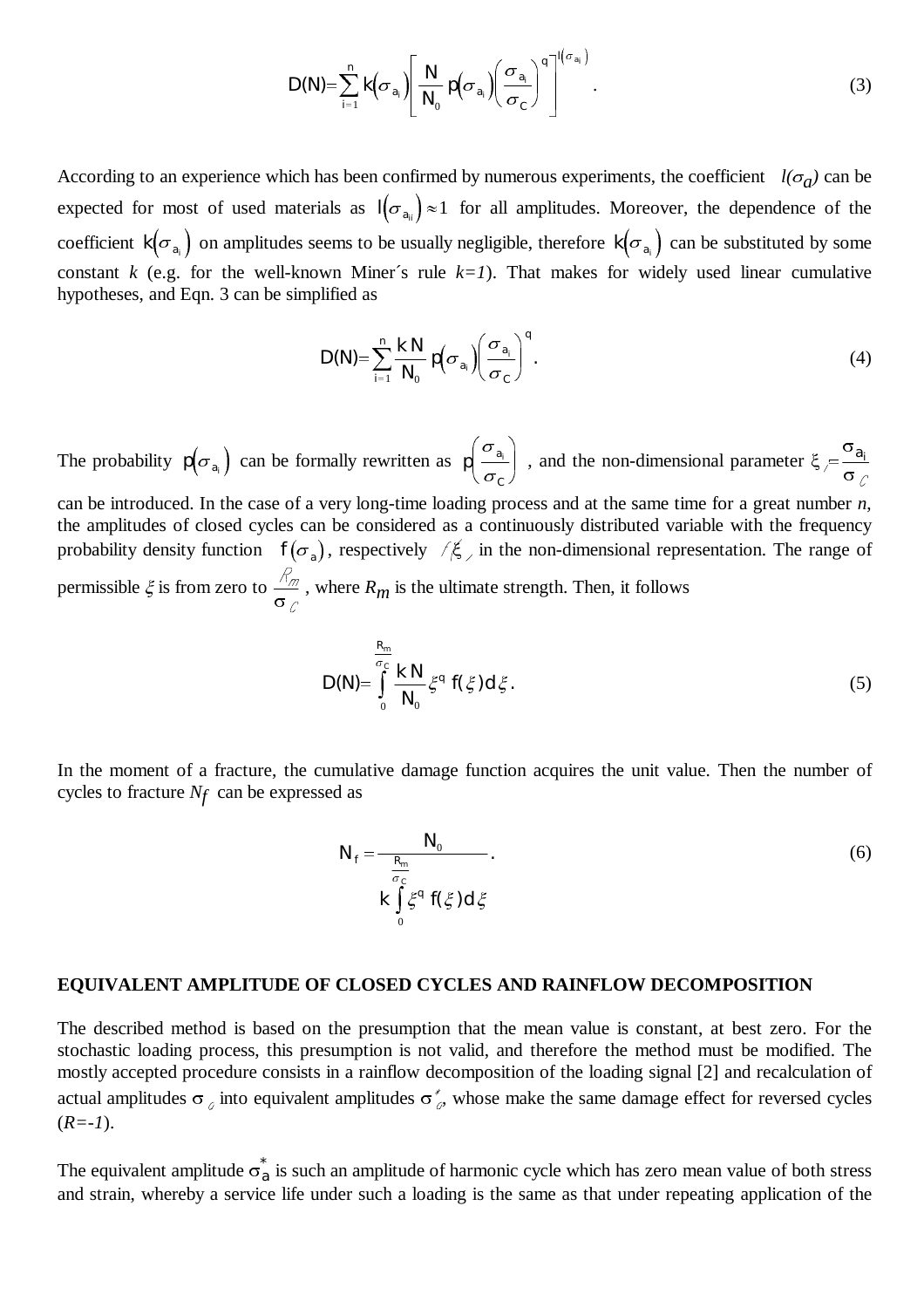actual cycle. Generally, it is possible to proceed from the projections of Haigh diagram  $\sigma_A = f(\sigma_M)$  for different  $\Delta \varepsilon_m$ , where  $\Delta \varepsilon_m$  denotes the shift of strain mean value of the actual cycle from the mean value of the corresponding cycle on the cyclic stress-strain curve. Such a diagram can be obtained like a classical biaxial Haigh diagram (for  $\Delta \epsilon_m = 0$ ) but for the material with a plastic prestraining. Then, we can design the triaxial Haigh diagram using a composition of marginal dependencies (Figure 1). Supposing that the actual cycle is equivalent to the cycle with  $\sigma_{m} = 0$ ;  $\Delta \varepsilon_{m} = 0$ , we can express the equivalent amplitude as follows

$$
\sigma_a^* = \sigma_a \frac{\sigma_p}{\sigma_H} \tag{7}
$$

For small  $\sigma_m$  and  $\Delta \varepsilon_m$  values (mainly in the case of a narrow-band random loading process), we can consider the relevant part of the area in Figure 1 as a plane, and the Eqn. 7 can be linearized. The equivalent amplitude can be effectively calculated using the description of the triaxial Haigh diagram according to Figure 2. Thus, we obtain the approximate relationship

$$
\sigma_{a}^{*} = \sigma_{a} + \psi_{\sigma} \sigma_{m} + \psi_{\varepsilon} \Delta \varepsilon_{m}, \qquad (8)
$$

where  $\Psi_{\sigma} = \cot g \varphi_{\sigma}$  and  $\Psi_{\varepsilon} = \cot g \varphi_{\varepsilon}$  (the dimension of  $\Psi_{\sigma}$  is [1] and of  $\Psi_{\varepsilon}$  is [MPa]).



amplitude using the triaxial Haigh diagram to calculate the equivalent amplitude



**Figure 1:** Identification of an equivalent **Figure 2:** Description of a triaxial Haigh diagram

In order to identify  $\Delta \varepsilon_m$  without knowing of the total time loading history, we must express according to [3] the stress-strain response using a stress-strain response curve  $\Phi$  as follows

$$
\sigma = \pm 2 \varPhi\left(\frac{|\varepsilon|}{2}\right); \text{ for } \varepsilon \, \text{ is 0, respectively.}
$$

The experimental results suggest that the cyclic curve can be expressed in the form:  $\Phi(\varepsilon) = \pm |K| \varepsilon - \varepsilon_e|^n$ , for  $\epsilon < 0$ , where  $\epsilon_e$  is the elastic strain, and *K* and *n* are definite constants. Then, the Eqn. 1 can be adapted into the form

$$
\sigma = \pm 2K \left( \frac{|\varepsilon - \varepsilon_e|}{2} \right)^n ; \text{ for } \varepsilon \,^> \, 0, \text{ respectively.}
$$
 (10)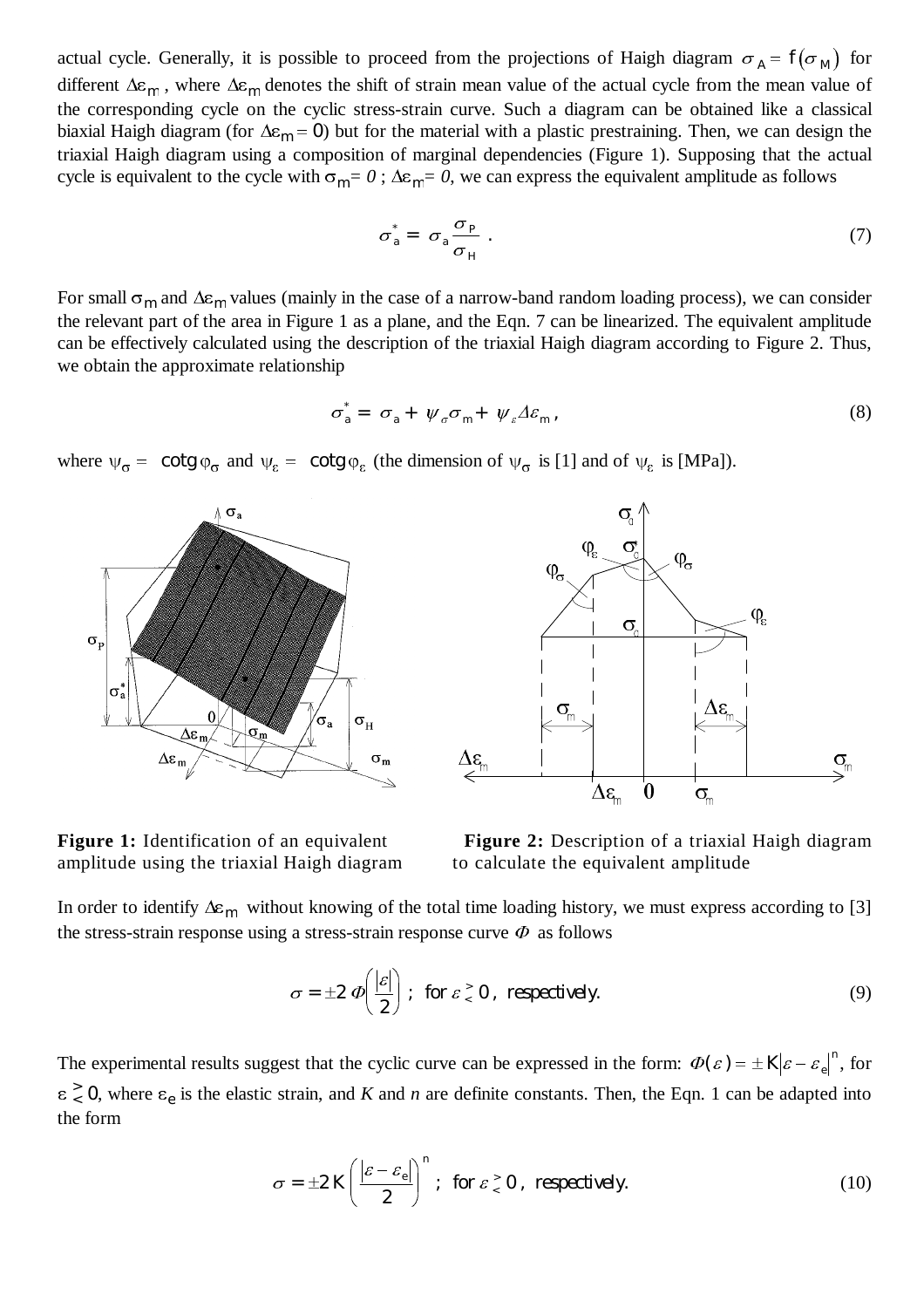If we indicate the origins of hitherto unclosed hysteresis loops as  $\sigma_1$ ,  $\sigma_2$ , ...,  $\sigma_N$ , we could use the method which was described in [4]. Then we can express  $\Delta \varepsilon_m$  as follows<br> $\Delta \varepsilon_m = \Phi^{-1}(\sigma_1) - \Phi^{-1}(\sigma_N) + 2$ which was described in [4]. Then we can express  $\Delta \varepsilon_m$  as follows

$$
\Delta \varepsilon_m = \Phi^{-1}(\sigma_1) - \Phi^{-1}(\sigma_N) + 2 \sum_{i=2}^N \Phi^{-1} \left( \frac{\sigma_i - \sigma_{i-1}}{2} \right). \tag{11}
$$

or if we know an analytical expression of a stress-strain cyclic curve

al expression of a stress-strain cyclic curve  
\n
$$
\Delta \varepsilon_m = \overline{\mathbf{K}}^{-\frac{1}{n}} \left[ \pm |\sigma_1|^{\frac{1}{n}} \mp |\sigma_N|^{\frac{1}{n}} \pm \overline{2}^{\frac{n-1}{n}} \sum_{i=2}^N |\sigma_i - \sigma_{i-1}|^{\frac{1}{n}} \right],
$$
\n(12)

where for  $\sigma_1 > 0$ ,  $\sigma_N > 0$  and  $\sigma_i > \sigma_{i-1}$ , it holds the upper corresponding sign, otherwise the lower one.

Using Eqn. 8, we can define instead of  $\xi$  the new non-dimensional parameter  $\xi^*$  as  $\xi$  $\sigma$  $=\frac{\partial y}{\partial z}$  and substituting into Eqn. 6, we can obtain the relative number of closed hysteresis cycles to fracture  $\eta =$ *0* as

$$
\eta = \left[ \frac{R_m}{K} \int\limits_0^{\sigma_c} \xi^* q \, f(\xi^*) d\xi^* \right]^{-1} . \tag{13}
$$

Sometimes, the elapsed time to failure is relevant instead of a number of cycles. Then we can calculate a relative time to failure  $\tau$ , i.e. an elapsed time to failure  $T_f$  related to a time unit  $T_f$ , according to the relationship  $\tau =$  $\gamma_1$   $\gamma_1$ , where *N1* is a number of closed cycles realised during a time unit. Thus we obtain a

form

$$
\tau = \eta \frac{\mathcal{N}_0}{\mathcal{N}_1} \tag{14}
$$

#### **APPLICATION EXAMPLE AND EXPERIMENTAL RESULTS**

As an example, we have investigated a damage effect of a gaussian loading process with various autocorrelation properties. The process was simulated according to [5] using an autoregressive filtration model. The mean value of the process was zero, the standard deviation was *150 MPa*. The correlation coefficient  $\rho$  was varied from *-1* to *1*. The material properties was following: strength limit  $R_m = 600 MPa$ , endurance limit  $\sigma_C = 180 \text{ MPa}$ , number of alternating cycles till failure for endurance limit  $N_0 = 2.10^7$ , the slope of the Wöhler's curve  $q = 3.5$ , parameters of a triaxial Haigh's diagram  $\psi_{\sigma} = 0.1$  and  $\psi_{\varepsilon} = 10^4$  MPa.

The simulated process was decomposed into closed cycles whose have been recalculated into equivalent cycles according to Eqn. 8. The probability density of relative equivalent amplitudes  $\xi^*$  for zero autocorrelation coefficient is drawn in Figure 3. It is evident that the significant density  $f(\xi^*)$  is for  $\xi^* \in (0,1)$ , i.e.  $\sigma^*_{\alpha} \in (0.180)$  MPa. But from the fatigue life point of view, the multiplication  $\xi^* q f(\xi^*)$  is decisive, and then the range  $\xi^* \in (0.75; 1.75)$  i.e.  $\sigma^*_{\sigma} \in (135; 315)$  *MPa* is relevant.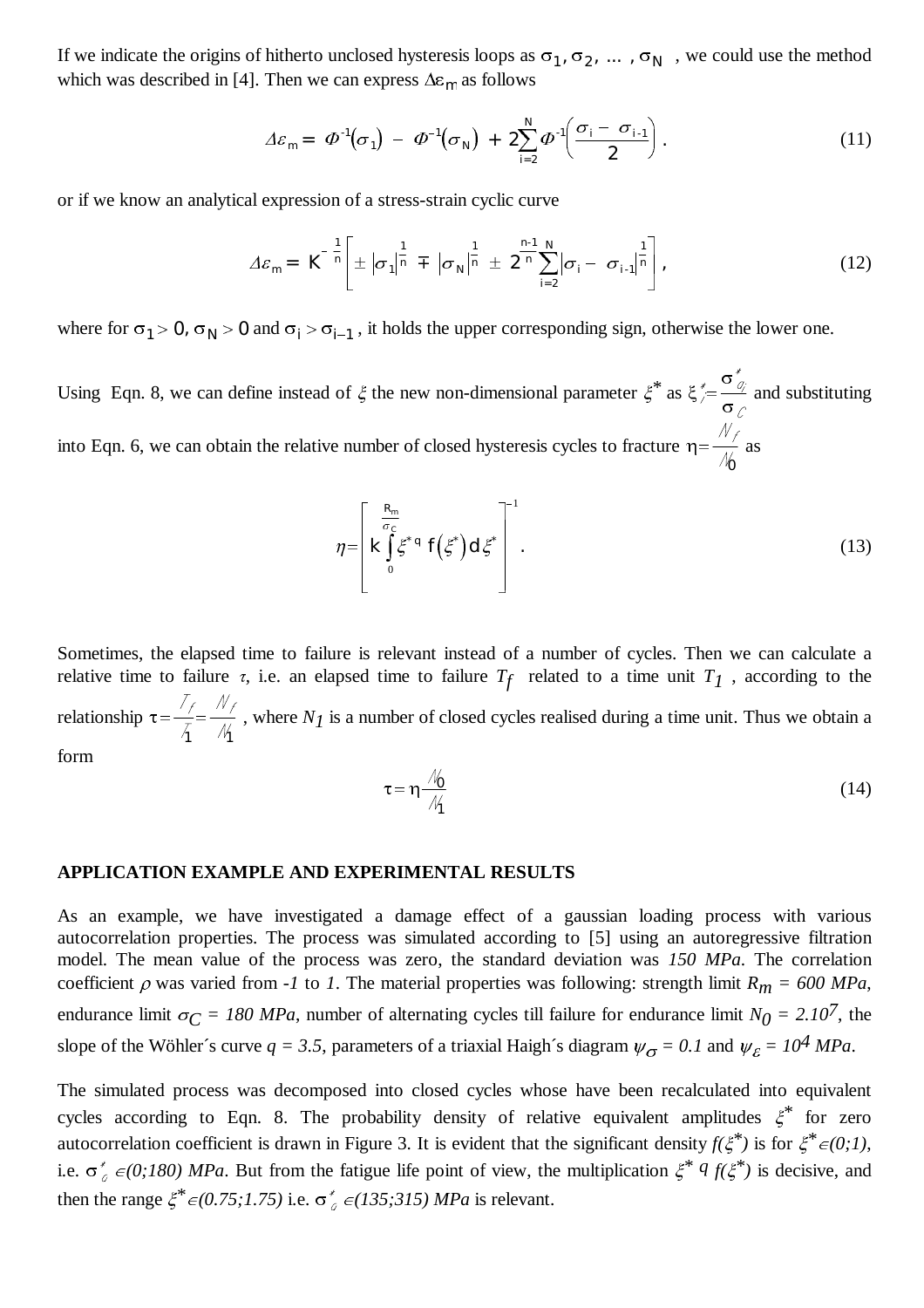The relative number of cycles to failure  $\eta = 5.10^{-8}$  N<sub>f</sub> was calculated according to Eqn. 13, and the dependence on the process autocorrelation is drawn in Figure 4. The elapsed time to fracture is considerably dependent on the frequency content of the loading process. It completely corresponds to the previous probability analysis. The evaluated maximum significant frequency of the frequency spectrum of the simulated process was  $f_{max} \approx 40$  Hz. The calculated elapsed time according to Eqn. 14 was related to the *1 week* and the result for various autocorrelation is drawn in Figure 4, too.



**Figure 3:** Figure 4. Probability density of  $\xi^*$  (simple) **Figure 4:** Dependence of elapsed time and number and multiplication  $\xi^* q f(\xi^*)$  (multiple) for  $\rho = 0$  of cycles to failure on autocorrelation



For the comparison with experimental data, previously obtained results were used [6]. The investigated material was AISI 4130 steel under stress ratios of -1 and 0 for various macroblocks, see Figure 5. Blocks of harmonic amplitudes with defined stress levels and numbers of cycles were applied until failure. The predicted cumulative damage was calculated according to both Miner´s linear hypothesis and the submitted model. The expected final accumulated damage should be nearly unitary. Results are presented in Table 1.

### **CONCLUSIONS**

The presented method enables to evaluate the cumulative fatigue damage and to estimate the fatigue life under random loading based on the knowledge of the stress/strain life curve, triaxial Haigh diagram and stress-strain response properties. According to the proposed procedure, the equivalent amplitude for any closed cycle in the loading history is specified, and the relative damage is calculated in the same way as in the case of operation under harmonic loading with zero mean value. The equivalent amplitude can be further calculated in order to respect the structure parameters (notches, surface treatment, welds, etc.), environmental effects (corrosion, radiation, high/low temperatures, etc.), loading mode (e.g. bending, torsion, complex and/or multiaxial loading) and other service conditions [7].

The submitted model enables much more correct evaluation of a cumulative damage under random loading than the traditional methods that are based on a macroblock representation of a service loading. The procedure is applicable for any complex random loading spectrum. Therefore the described method guarantees a structure reliability and enables a material saving at the same time. The material consumption can be significantly reduced in comparison with hitherto used design methods. That can effectively contribute to a competition capacity of engineering products in the business market.

#### **ACKNOWLEDGEMENT**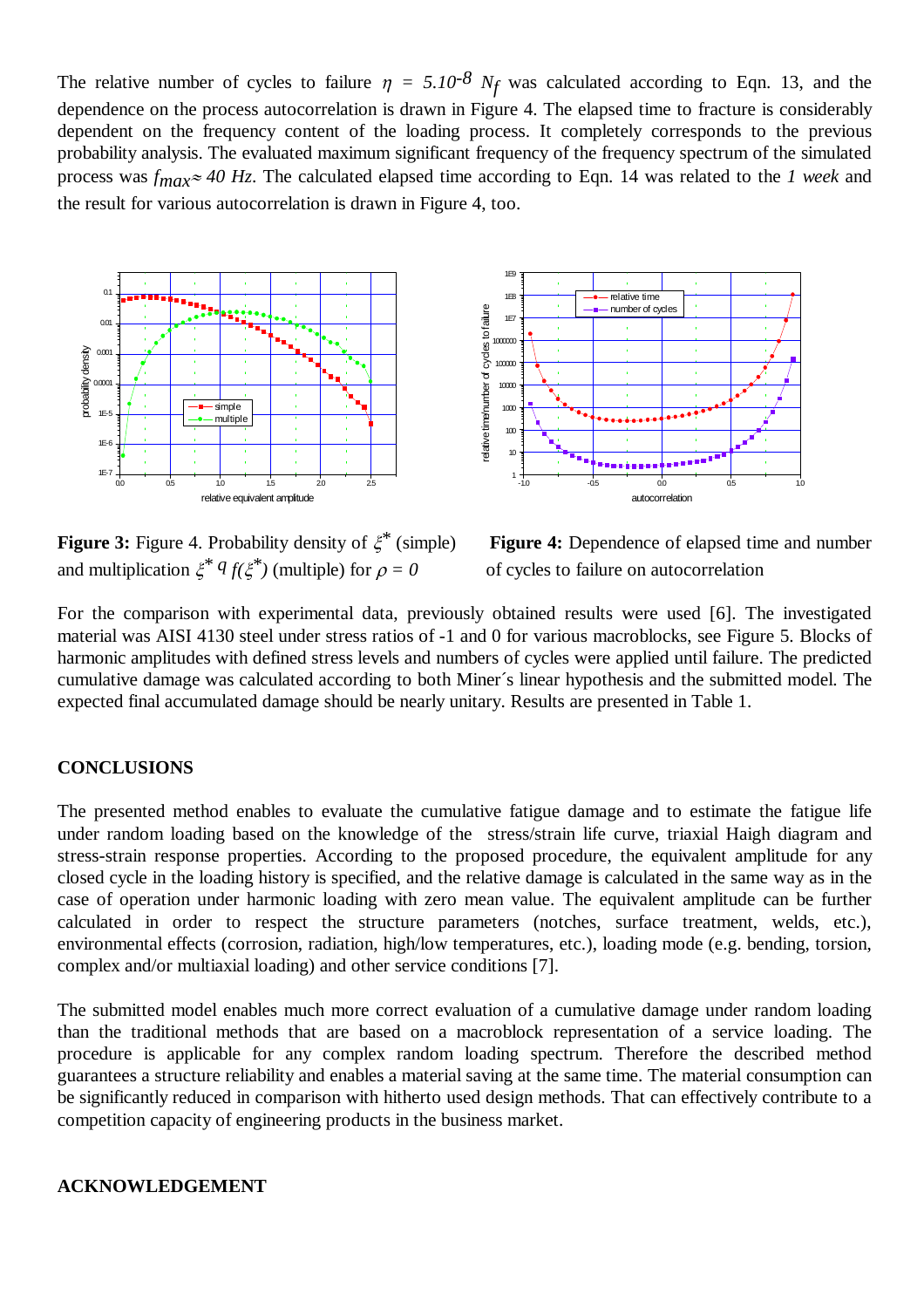This work was supported, in part, by Slovak scientific grant agency VEGA, grant project No 2/6049/99.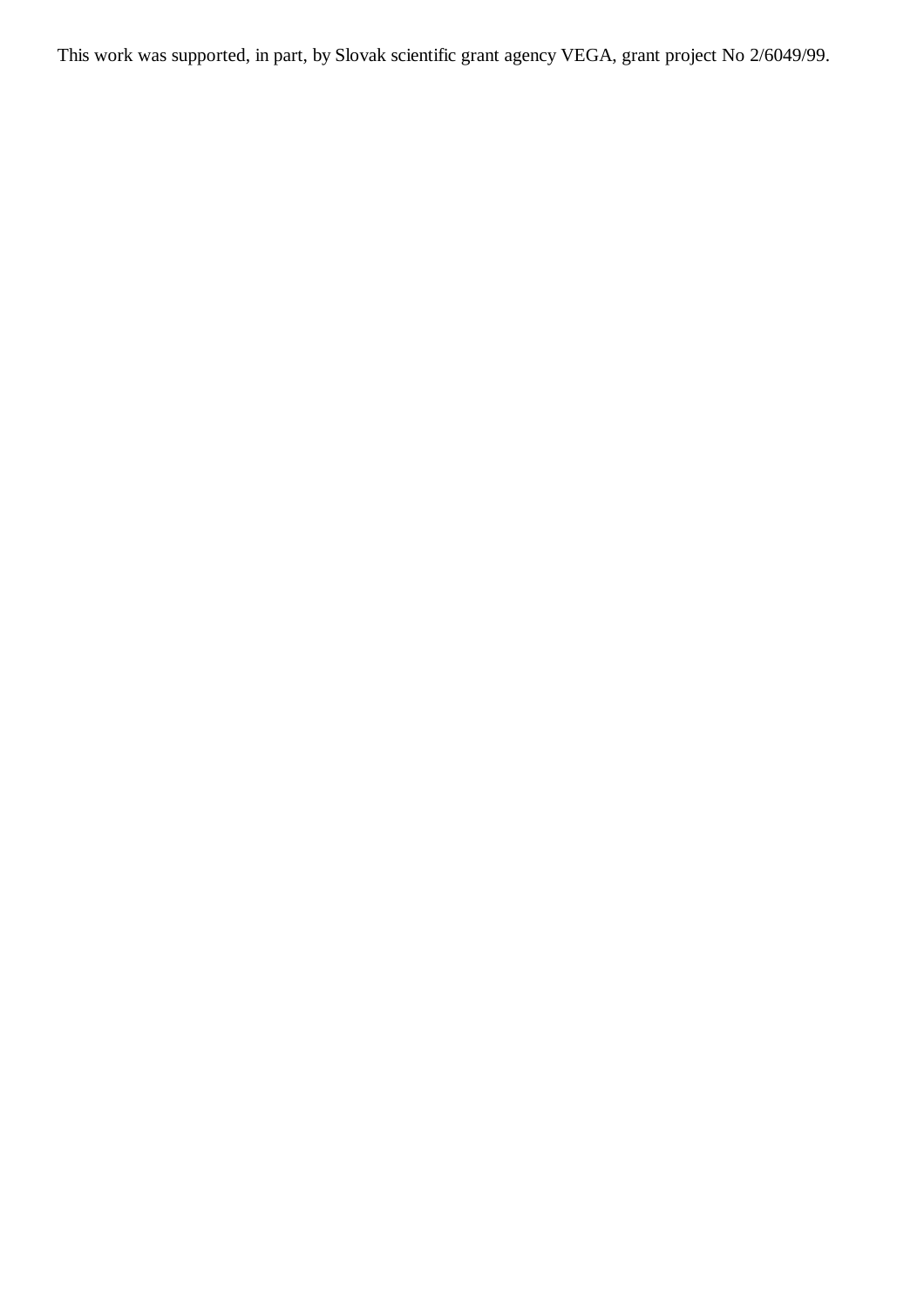

Figure 5: Loading block spectra (stress level in MPa / No. of applied cycles to failure)